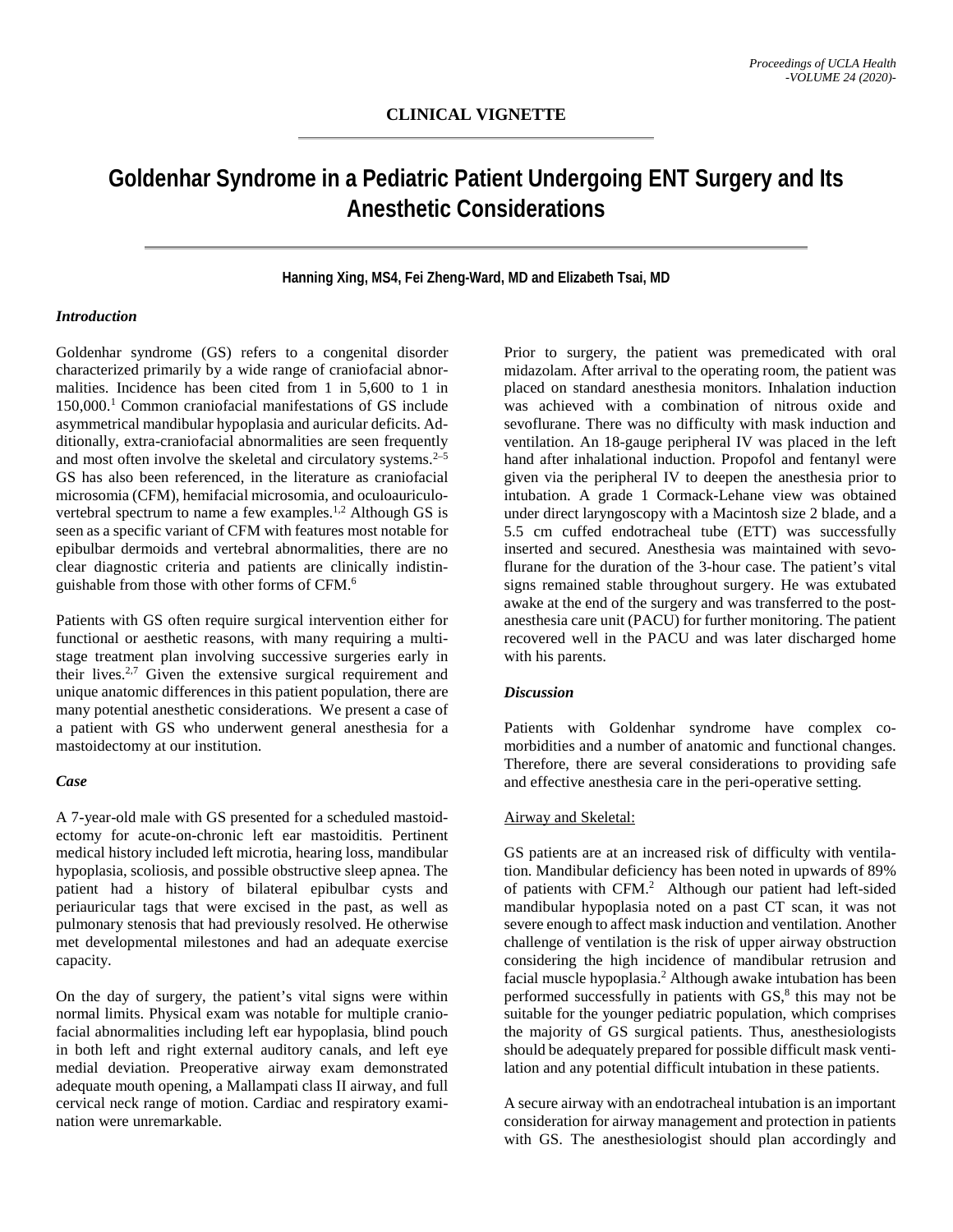consider various instrumental adjuncts and alternatives to routine direct laryngoscopy (DL) as approximately 40% of intubations were noted to be difficult in one study.<sup>9</sup> Although there have been cases of successful intraoperative ventilation solely with supraglottic airways, $10,11$  the benefits should be weighed against the risk of aspiration especially with the types of corrective oral and maxillofacial surgeries that this patient population will likely receive early in their lifetime. Supraglottic airway devices have been useful mediums to facilitate endotracheal intubation after unsuccessful intubation with DL in patients with  $GS$ .<sup>12,13</sup> Nasal intubation has been successfully utilized especially when the anatomy of the oropharyngeal airway makes it difficult for an oral intubation.<sup>14,15</sup> Video laryngoscopy<sup>16</sup> and flexible scope intubation<sup>17</sup> are also uniquely valuable for patients with GS due to the prevalence of oropharyngeal and vertebral abnormalities.

Given that vertebral malformations are the most common extracraniofacial abnormality observed in GS patients,<sup>2,5</sup> the cervical neck range of motion should be thoroughly assessed in all GS patients. Particularly, the cervical spine has been affected in GS, with torticollis one of the most common conditions.<sup>3</sup>

Additionally, obstructive sleep apnea (OSA) has been noted in up to 17% of patients with CFM. <sup>18</sup> In our case, the patient could have undiagnosed OSA which was suspected because of an apneic event in a previous post-operative period. Thus, GS patients should be meticulously monitored until they are adequately alert and comfortably breathing on room air in the post-anesthesia care unit (PACU).

Although rare, lower airway malformations can be associated with GS.<sup>3</sup> A case report discussed airway management of a GS patient with tracheoesophageal fistula. The ETT had to be placed distal to the fistula to prevent insufflation of the stomach. <sup>19</sup> Pulmonary malformations in these patients may not manifest in symptoms, nor are they definitively seen on routine imaging. Another case report discussed failure to ventilate after apparent successful endotracheal intubation that led to subsequent discovery of a tracheal bronchus in the GS patient. $20$ Although pulmonary malformations are one of the more rare extra-craniofacial abnormalities of GS, they should be considered in the differential diagnosis for abnormal ventilation in this patient population.

Of note, most procedures to improve the airway are performed within 6 months of birth in GS patients; however, airway management may also become more challenging with age.<sup>3</sup> Therefore, even if there were no complications with securing the airway in a GS patient in the past, the anesthesiologist should still be carefully prepared for the possibility of a difficult airway for future procedures.

#### Cardiac:

Cardiac defects are a common extra-craniofacial abnormality in GS patients, with an incidence of up to one third reported in one study. <sup>2</sup> Cardiology consultation is essential in the neonatal

period, with tetralogy of Fallot and ventricular septal defects being some of the most common cardiovascular malformations observed in this population.<sup>21,22</sup> Cardiovascular defects should be routinely followed and considered for pre-operative evaluation. In our case, the patient had a peripheral pulmonary stenosis diagnosed in the past but was no longer observed during the more recent cardiac evaluation. When preparing for the anesthetic management of GS patients with suspected cardiovascular abnormalities, the myocardial depressant effects of commonly used anesthetic agents should be considered and vasoactive medications and additional hemodynamic monitoring should be readily available.

## *Conclusion*

Although GS is a rare congenital disorder, patients with this condition will present early and often to the anesthesiologist. The wide phenotype and lack of clear diagnostic criteria of this syndrome underscores the importance of a thorough preoperative evaluation. We have presented the anesthetic management of a 7-year-old child with GS. Although his operative course was uncomplicated, there are many anesthetic considerations, especially focused on airway management, that had to be cautiously considered and prepared. Anesthesiology providers should prudently review these potential challenges when caring for patients with GS or other forms of craniofacial microsomia.

# **REFERENCES**

- 1. **Gabbett MT**. The oculoauriculovertebral spectrum: Refining the estimate of birth prevalence. *J Pediatr Genet*. 2012 Jun;1(2):71-7. doi: 10.3233/PGE-2012-014. PMID: 27625806; PMCID: PMC5020924.
- 2. **Brandstetter KA, Patel KG**. Craniofacial Microsomia. *Facial Plast Surg Clin North Am*. 2016 Nov;24(4):495- 515. doi: 10.1016/j.fsc.2016.06.006. PMID: 27712817.
- 3. **Bogusiak K, Puch A, Arkuszewski P**. Goldenhar syndrome: current perspectives. *World J Pediatr*. 2017 Oct;13(5):405-415. doi: 10.1007/s12519-017-0048-z. Epub 2017 Jun 15. PMID: 28623555.
- 4. **Horgan JE, Padwa BL, LaBrie RA, Mulliken JB**. OMENS-Plus: analysis of craniofacial and extracraniofacial anomalies in hemifacial microsomia. *Cleft Palate Craniofac J*. 1995 Sep;32(5):405-12. doi: 10.1597/1545-1569\_1995\_032\_0405\_opaoca\_2.3.co\_2. PMID: 7578205.
- 5. **Renkema RW, Caron CJJM, Pauws E, Wolvius EB, Schipper JAM, Rooijers W, Dunaway DJ, Forrest CR, Padwa BL, Koudstaal MJ**. Extracraniofacial anomalies in craniofacial microsomia: retrospective analysis of 991 patients. *Int J Oral Maxillofac Surg*. 2019 Sep;48(9):1169- 1176. doi: 10.1016/j.ijom.2019.01.031. Epub 2019 Mar 13. PMID: 30878275.
- 6. **Tuin J, Tahiri Y, Paliga JT, Taylor JA, Bartlett SP**. Distinguishing Goldenhar Syndrome from Craniofacial Microsomia. *J Craniofac Surg*. 2015 Sep;26(6):1887-92. doi: 10.1097/SCS.0000000000002017. PMID: 26267577.